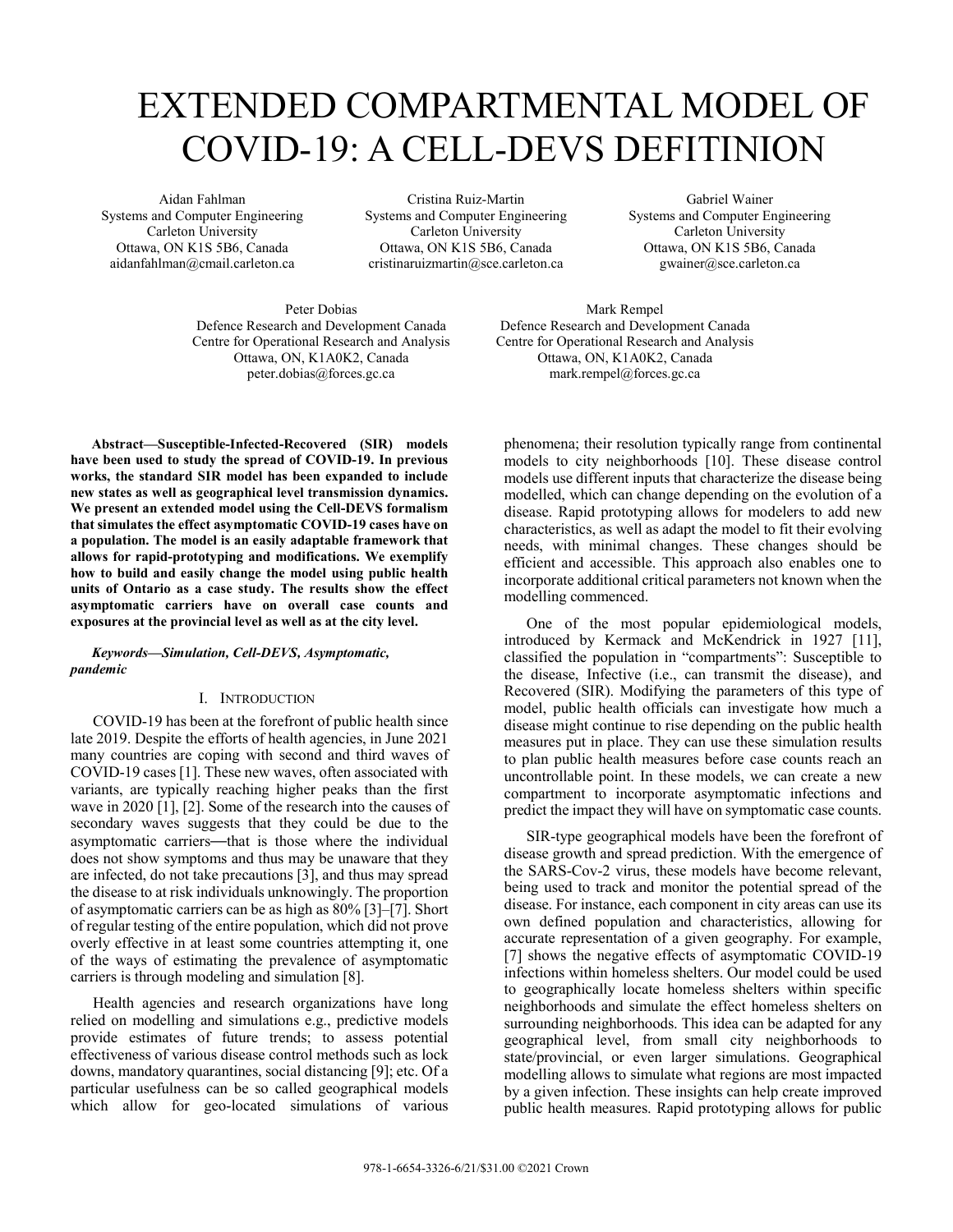health officials to efficiently change the characteristics of a disease and re-run simulations showing different scenarios depending on the given characteristics. These changes allow for rapid prototyping a virus as it evolves over time.

The main contribution of this research is the definition of an extension of the traditional SIR model, specifically a geographical Susceptible-Exposed-Asymptomatic-Infective-Recovered-Deceased (SEAIRD) model whose aim is to incorporate advanced behavior for COVID-19. Our implementation allows users to run the model at a userdefined region level and visualize how COVID-19 might spread through a city, town, or country. The model is designed using the Cell-DEVS formalism [12] and implemented using the Cadmium simulator [13]. The model's adaptable framework allows for accessible rapid-prototyping and modifications. We implemented the asymptomatic cases using a basic infectious/asymptomatic ratio value that can be input by the user. The asymptomatic carriers expose more individuals than their non-asymptomatic counterparts. This is intended to represent the effect of not taking adequate precautions due to the absence of awareness. Users can also input a described group of neighborhoods and run the model through the neighborhoods, allowing for visualization of how a disease might spread through a city, town, or country. We use a case study where the model's neighborhoods are defined as the public health units of Ontario. Our results show how an asymptomatic set of carriers can lead to sharper increases in case counts resulting in a change to the total numbers of cases that a population would experience. Our model provides a framework to rapidly prototype disease spread in their neighborhood where asymptomatic infections can be considered and incorporated where necessary.

## II. BACKGROUND

## *A. Introduction to SIR-type Models*

 Following Ross and Hudson [14]–[16], Kermack and McKendrick [11] defined a model that classified a given population into three "compartments": Susceptible, Infectious, and Recovered (SIR). They defined how individuals within a population could move from one compartment to another over time. Kermack and McKendrick's work defined the framework and mathematics that SIR-type models continue to follow today. This standard SIR model has evolved over the years to incorporate more advanced disease spread rules and more compartments. The simplest of these evolutions is the SIRD model which incorporates a Deceased (D) compartment and includes death factors and fatality rates [17]. SEIRD models add an Exposed (E) state used as a transition from susceptible to infected [18]. Over time, these models became significantly more advanced, having different, complex compartments such as quarantined [19], hospitalized [20], diagnosed [18] among others.

## *B. Asymtomatic infection and SIR-type Models*

In medicine, a asymptomatic patient is one that tests positive for a disease but shows no symptoms [19]. Asymptomatic carriers can shed the disease to those around them, but generally, at a slower rate than those that are symptomatic [3]. The main issue is that asymptomatic carriers

do not know they have the disease; thus, they may not follow the same procedures as someone who knows they are infectious would. For example, someone who has a cough, generally, will try and cover their mouth to protect those around them, if they did not have any noticeable symptoms, they will spread the disease unknowingly [7].

The asymptomatic effect has caused problems in disease tracking and planning for many diseases including COVID-19 [4]–[6]. The proportion of asymptomatic infections that make up the COVID-19 pandemic has been widely debated, and it may been anywhere from 4%-80% [3]–[7]. The problem limiting these studies is how the authors validate and reliably collect data. Studies which focus on asymptomatic have the difficulty of finding these infections as the carriers are not evaluated. With the possibility of having a significant amount of COVID-19 asymptomatic carriers shedding the disease to those around them, it is crucial to understand how much of an impact they are having on overall case counts. The next challenge is tracking the impact of asymptomatic cases on the overall true case count. Tracking these cases and seeing who they infect is even harder. This leaves modelers with the job of estimating how many asymptomatic carriers are in each population and how many people they are exposing.

There have been different studies on the integration of the asymptomatic state in disease spread modelling. One of these studies [20] proposed a SIARD (Susceptible, Infected, Asymptomatic, Recovered, Dead) and a SQIARD model (where Q is the Quarantine state). The SIARD model uses a simple transition from the susceptible state to the infectious or asymptomatic state using a given infectious rate. The SQIARD model incorporated the asymptomatic state as a transition from the quarantine state. The model splits the population that moves from the quarantine state to the asymptomatic or infectious state using specific rates. The model provides results that resemble real world case counts using different countries. Another study [21] proposed an advanced, SIDARTHE model, which also includes states for diagnosed (D), ailing (A), recognized (R), threatened (T), healed (H) and extinct (E) individuals. Asymptomatic individuals are added by using multiple disease subcategories under one state: asymptomatic is a subcategory of the infected state. When an individual moves from susceptible to infected they can become asymptomatic, infected, or undetected. The asymptomatic individuals will then move to either diagnosed, ailing or healing. If an asymptomatic individual becomes detected, they are considered diagnosed asymptomatic. Asymptomatic individuals who move to ailing develop symptoms and become undiagnosed symptomatic, and those who move to healing will recover from the infection. The proportion of individuals who move to each state is defined by the states specific transition rate, i.e., those who move from asymptomatic infected to ailing is denoted by the probability for a host to develop symptoms. The authors also remark the importance of those who are asymptomatic or undetected as they will not be isolating like those who are known infectious.

In [18], the authors present a SEAIRD model that showed a similar transition method as those described previously. They use an asymptomatic state where an asymptomatic rate  $\alpha$  is defined to split the infected population into infectious or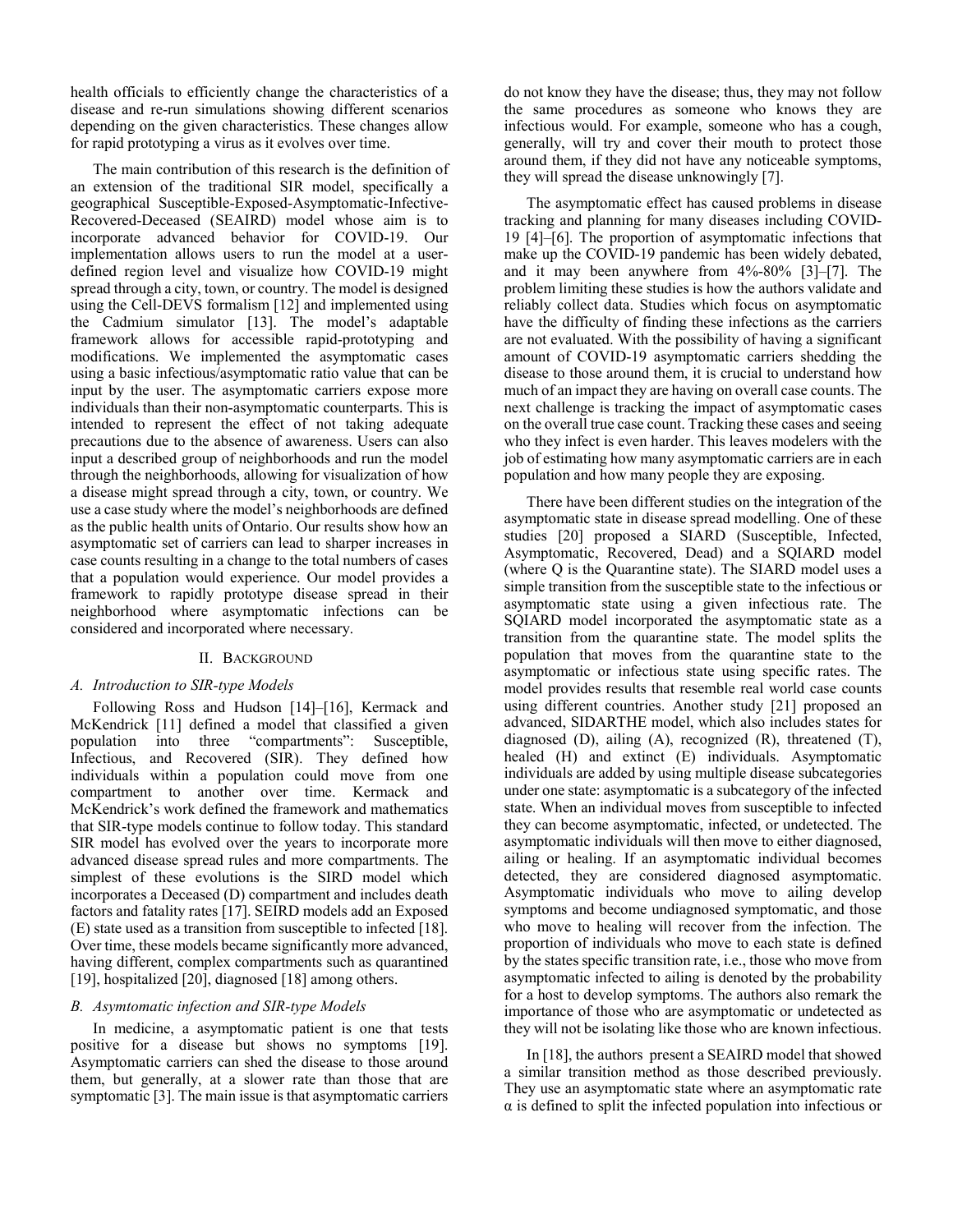asymptomatic. Susceptible individuals can become exposed to the virus (E) or remain in the susceptible (S) state. Exposed individuals can become asymptomatic  $(A = \alpha E)$  or infectious  $(I = \alpha (1 - E))$ . The model showed how asymptomatic cases can affect the rate and magnitude of new infectious cases in a population. The authors also described a more advanced model called the SEAIRD-Control model where a quarantine state, and a hospitalization state have been introduced.

Although our focus is on the influence of asymptomatic cases, these extra states (quarantined, hospitalized, etc.) can be considered as future additions to our model. None of the models above include the geographical aspect of the disease where the relationship between two neighborhoods impacts how the disease can spread. The model we are proposing in this paper addresses this idea and incorporates geographical attributes in disease transmission dynamics.

## *C. SIR-type Models including geographical aspects*

 Another advancement made in SIR modelling was the addition of geographical information. Sattenspiel and Dietz [10] describe a model for the spread of infectious diseases among geographic regions. They describe how individuals can become mobile and be in contact with individuals in other regions, resulting in the spread of a disease across regions. They show how geographical information can complement the standard SIR model as well as lead to better, more defined results. In [22], the authors describe a geographical Cell-DEVS SIR model. Their model is based on [23] to simulate the spread of epidemics in a geographical based 2D cell space. The model has described that at time *t*, a given cell (i, j) has a given population  $N_{ii}$ . Each cell stores the ratio of individuals in each state. The SIR model described in [23] and translated to Cell-DEVS in [22] uses a geographical correlation factor defined by the shared boundaries between two cells. The correlation factor is a method the model uses to link two regions together to allow for interaction between their populations. This is not necessarily the most accurate method as it does not take other key factors into account. For example, it does not consider dense population areas and workplace hubs such as downtown Ottawa. Adding transportation networks [24] or human movement and mixing models [25] showing how a population move from one region to another would give more accurate results. However, the method has been shown to produce accurate results and it is easily adaptable for geographical simulations [23]. Being able to quickly adapt a model to receive new data is crucial for rapid prototyping, and this model allows user to change both the geographical level they are simulating as well as the disease characteristics. The equations for the correlation factor between neighborhoods (i.e., cells) are as follows:

$$
w_{ij} = w_{ji} = \frac{\frac{z_{ij}}{l_i} + \frac{z_{ji}}{l_j}}{2}
$$
 (2.1)

$$
c_{ij} = w_{ij} \tag{2.2}
$$

Equation (2.1) describes the weighted correlation factor wij, which uses the two values, the shared boundary length between cells *i* and  $j$  ( $Z_{ii}$ ,  $Z_{ii}$ ) in both directions, divided by the total boundary length of cells *i and j*  $(l_i, l_j)$ . This method states that the correlation for  $i$ , when moving to  $j$ , is the same as  $j$  moving to *i*. Finally, equation (2.2) is used to set the geographical correlation factor between cell *i* and *j*, this will be used in Section III. The model developed in [22] also includes parameters that define hospital capacities and lockdowns correction factors.

In [22], the authors extend the geographical model described in [23] to incorporate deaths and the ability for a cell's recovered populations to become re-infected [26][27]. In [28], the authors extend the model with the ability for a cell's population to move from the susceptible state to an exposed state before becoming infected, developing the SEIRD model presented that was used as starting point for the SEAIRD model framework we propose in this research. When adding the exposed state, the rate at which a cell's population would move from susceptible to exposed remained unchanged. But, when the population moved from susceptible to exposed, a new value was considered, the incubation rate, ε. The exposed state is an important addition to the model as it allows for incubation rate simulations to be added. The model can simulate realistic calculations showing the time it takes for someone to be exposed to when they show symptoms. The problem with this is that not all individuals show symptoms, thus the need for an asymptomatic stage. Our main contribution is the addition of asymptomatic individuals in a geographical SIR-type model.

The models discussed in section II.B define different methods that can be incorporated into a geographical SEAIRD model. Each model shares a defined asymptomatic rate where a given proportion of the exposed population move to either infectious, or asymptomatic. We follow a method that allows for easy, efficient implementation where user can prototype different values without having to change more than the input parameters. To do so, we use a spatial modeling methodology, called Cell-DEVS [12].

#### *D. Cell-DEVS and Cadmium*

Cell-DEVS [12] is a modeling methodology that allows defining cell spaces based on the Discrete Event Systems Specifications (DEVS) [29]. Cell-DEVS describes an ndimensional cell space where each cell represents a DEVS atomic model. The cell space containing the *n* cells is defined as a DEVS coupled model where each cell is connected to its neighboring cells, as in Figure 1.



Fig. 1. Cell-DEVS model: (a) Atomic cell schematics; (b) 2-dimensional Cell-DEVS neighborhood

 When a cell receives an input, the local computing function  $\tau$  is activated, this will compute the next state for the cell. This discrete-event approach only considers and computes active cells using a continuous time base. If there is a change in the cell's state, the change is transmitted after a time delay *d*. In figure 1(b), we can see how a cell (center) will transmit information to the neighboring cells using a von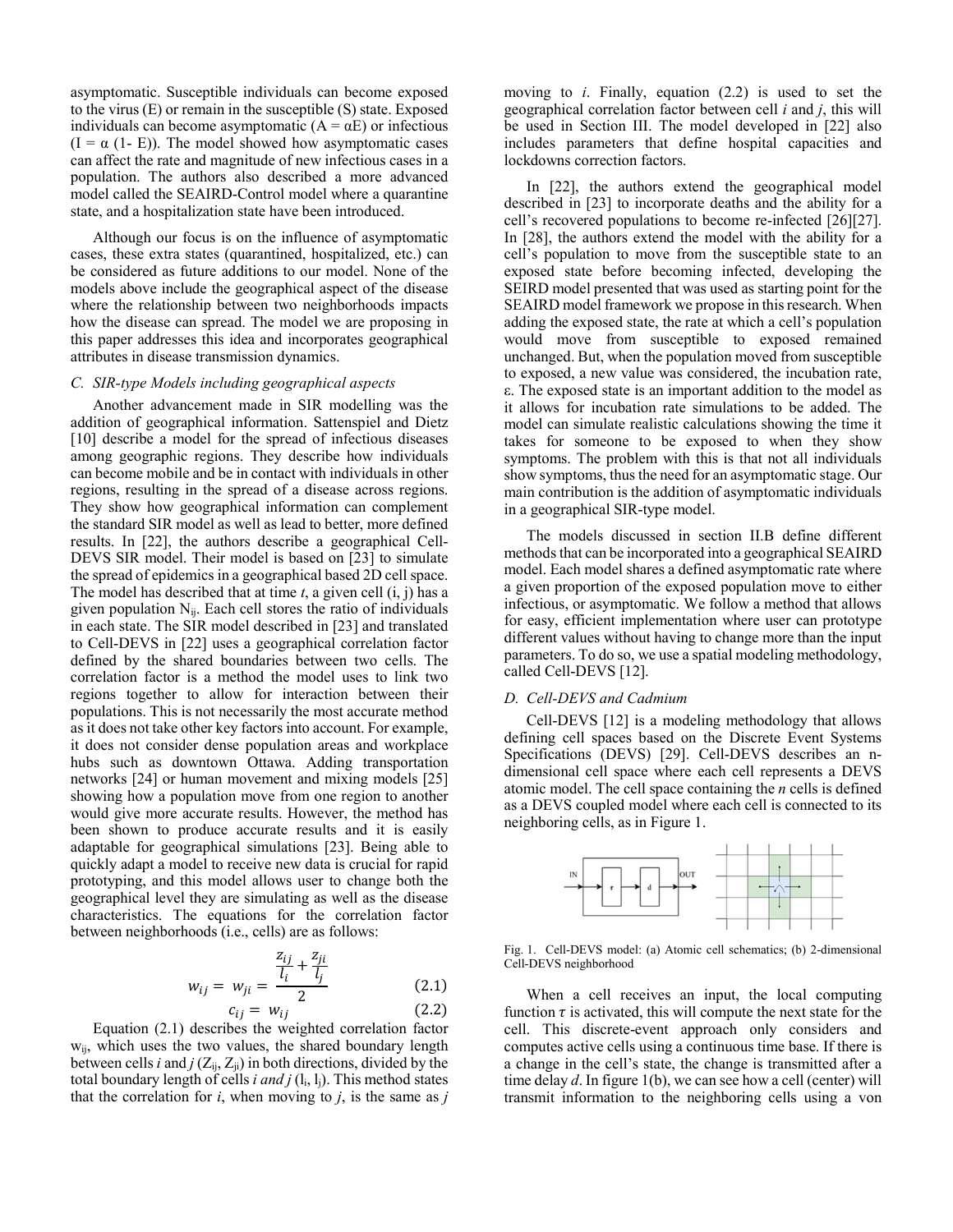Neumann neighborhood. Cell-DEVS accepts other neighborhoods and irregular topologies as well. Cell-DEVS inherits the modularity and hierarchical modeling ability of DEVS. This allows for models to better interact with other models, tools, datasets, and visualization tools, making it an easy, and efficient method to build complex cellular models.

 There are different simulators to execute Cell-DEVS models [13]. In this research, we use the Cadmium tool [13], which allows users to define model inputs using JavaScript Object Notation (JSON), a data format to store and transmit large amounts of human readable data. JSON stores data in key-value pairs allowing for the simple representation of neighborhoods, their attributes, and their relationships. Cadmium allows the user to include complex geographical inputs that load into the model at run time resulting in a flexible model that allows for efficient rapid prototyping.

## III. MODEL SPECIFICATIONS

Our proposed geographical SEAIRD model is based on [22],  $[28]$  by adding an asymptomatic state  $(A)$  as depicted in the diagram in Figure 2, which shows that a cell's population starts in a susceptible state and then it can become exposed. From there, the exposed population will move to either asymptomatic or infectious. If asymptomatic, they will eventually become recovered, but if an individual is infectious, they can move to either recovered or deceased.



Fig. 2. SEAIRD State Diagram

The dotted line in Figure 2 from recovered to susceptible shows how a population can become re-susceptible after recovery. Each transition is based on their defined time behavior and described using the delay function. Exposed, Infectious, Asymptomatic and Recovered states have a defined set of days that a population can be within the state described by  $T_e$ ,  $T_i$ ,  $T_{ai}$ , and  $T_r$ . Each state has a defined state transition that occurs at each day within the state. The days within each state set of days is described by  $q = \{1, 2, ...,$  $T_{state}$ . For example,  $A_{i,a}^{t}(q)$ , describes the proportion of asymptomatic cases for an age group in cell *i* at asymptomatic state  $q = \{1, 2, ..., T_{ai}\}$ , at time *t*. The asymptomatic state works similarly to the infectious state: an asymptomatic rate describes the proportion of the population that transitions from exposed to either infectious or asymptomatic.

Our model uses *k* unique geographical cells. The proportion of a population's age group *a* found in each state is described by:  $S_{i,a}^t$ ,  $E_{i,a}^t$ ,  $A_{i,a}^t$ ,  $I_{i,a}^t$ ,  $R_{i,a}^t$ ,  $D_{i,a}^t$ , where *i* is the cell being described at time *t*. The state transitions are built using the Cell-DEVS transition and delay functions, which implement equations 3.1 – 3.12.

Let us consider *fa(q)* as the fatality rate of infected stage *q* for age group *a*; *λa(q)* their virulence; *μa(q)* their mobility rate;  $\epsilon a(q)$  the incubation rate;  $\gamma a(q)$  the recovery rate and  $\varphi$  as the asymptomatic infection rate. Then,  $c_{ij}$  is the geographical correlation factor between cells  $i$  and  $j$ ;  $k_{ij}$  is the correction factor applied to both cells *i* and *j* to model disobedience.

$$
D_{i,a}^{t+1} = D_{i,a}^t + \sum_{q=1}^{T_i} fa(q) \left( I_{i,a}^t(q) \right) \tag{3.1}
$$

 Eq (3.1) is used to calculate the proportion of deaths at a time *t*. The proportion of deaths next day is the total of current deaths plus the sum of the infectious population that died the day before. New deaths are equal to the newly deceased population moving from the infectious state multiplied by the fatality rate. The deceased transition does not consider asymptomatic infections as they do not lead to deaths.

$$
E_{i,a}^{t+1}(1) = S_{i,a}^{t} \sum_{j=1}^{k} \left( c_{ij} k_{ij} * \sum_{p \in \{1,2,\ldots,T_i\}} \sum_{j=1}^{N_{j,b}} \sum_{b}^{(p)} (p) \lambda(p) l_{j,b}^{t}(p) \right) \n+ \left( c_{ij} * \sum_{p \in \{1,2,\ldots,T_i\}} \sum_{j=1}^{N_{j,b}} \sum_{j=1}^{N_{j,b}} \sum_{b}^{(\mathbf{p})} (p) \lambda(p) A l_{j,b}^{t}(p) \right) \n\tag{3.2}
$$

 Equation (3.2) is used to calculate the proportion of newly exposed population. This is a result of the susceptible ones in contact with either the entire infectious population or the asymptomatic population of neighboring cells *j*. The first part of the equation calculates the proportion of a cell's susceptible population exposed to an infectious individual (I) and the second part the proportion exposed to an asymptomatic individual (*Ai*). *A* defines the set of age groups in cell *j*, each age group is represented by *b*. Each cell's population represented by *Nj* is divided into age groups (the subscript *b*). Each cell is related to its neighbor by a geographical correlation factor *cij* that describes the impact each neighboring cell has on a given cell, including virulence and mobility rates a given cell's population has with its neighbors. Finally, *kij* defines a correction factor between cells *i* and *j*, applied to the infectious half of the equation to simulate different behavior for infectious and asymptomatic populations: we consider that asymptomatic individuals to be more carefree, thus they will expose more individuals. The correction factor  $k_{ij}$  is defined using the models disobedience factor *d* where  $k_{ij}$ =min( $k_i$ ,  $k_j$ ). The correction for individual cells *i* and *j* is defined as  $k_{cell} = d + (1-d)^{m}m_c$ . The infection correction factor *mc* is defined in the model as a function of the infection threshold  $(I_{TH})$  that triggers a specific mobility correction factor (*cm*) and a hysteresis level (*H*).

$$
E_{i,a}^{t+1}(q) = (1 - \varepsilon_a(q-1))E_{i,a}^{t+1}(q-1)
$$
  
q \in (2, 3, ..., T<sub>e</sub>) (3.3)

 Equation (3.3) describes how the exposed population transitions to the infectious or asymptomatic state. The equation defines the exposed in stage *q* is equal to the exposed of the previous day multiplied by  $I - \varepsilon_a(q-1)$ . Where  $\varepsilon_a(q-1)$ defines the incubation rate for an age group  $a$  for state  $q - 1$ . The incubation rate defines the probability of the population moving to infectious or asymptomatic.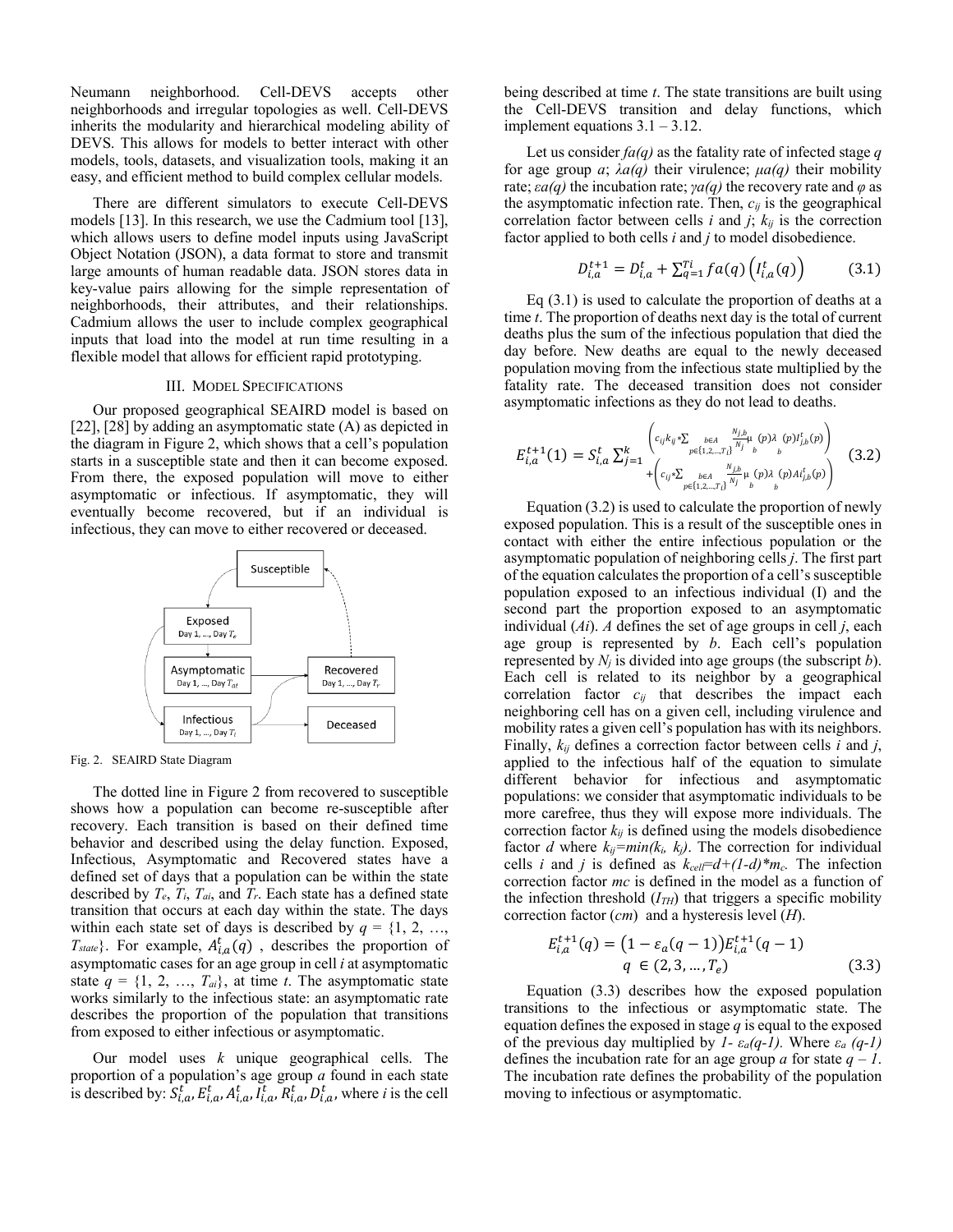$$
I_{i,a}^{t+1}(1) = E_{i,a}^t(T_e) + \sum_{q=1}^{Te-1} \left( \varepsilon_a(q) E_{i,a}^t(q) \right) (1 - \varphi) (3.4)
$$

 Equation (3.4) describes the new infectious population that will occupy day 1. The equation considers the exposed population from all stages, and all age groups. As defined above in (3.3), a proportion of the exposed population moves to infectious or asymptomatic depending on the incubation rate  $\varepsilon_a$ . The rate at which the exposed population becomes either infectious, or asymptomatic is defined by asymptomatic rate φ. Thus, for the case of new infectious population the rate is defined as  $(1 - \varphi)$ .

$$
I_{i,a}^{t+1}(q) = I_{i,a}^t(q-1) * (1 - \gamma_a(q-1) - fa(q-1))(3.5)
$$
  
 
$$
q \in (2, 3, ..., T_i)
$$

Equation (3.5) describes the portion of the infected population that moves to the next stage. The infectious population for stage *q* equals the population of infectious in the previous stage,  $q - l$  minus the population who move to either recovery or deceased. The portion of the population that move to the recovered or deceased states is defined by recovery rate  $\gamma$  and fatality rate  $f$  respectively.

$$
A_{i,a}^{t+1}(1) = E_{i,a}^t(T_e) + \sum_{q \in \{1,2,\dots,T_e-1\}} (\varepsilon_a(q) E_{i,a}^t(q)) \varphi(3.6)
$$
  

$$
A_{i,a}^{t+1}(q) = A_{i,a}^t(q-1) * (1 - \gamma_a(q-1))
$$
  

$$
q \in (2,3,\dots,T_{ai})
$$
 (3.7)

 Equations (3.6 and 3.7) define the asymptomatic state behavior following the same rules described in (3.4) and (3.5). Equation (3.6) defines the proportion of the exposed population that moves to the asymptomatic state (here, the asymptomatic population rate remains as φ). Equation (3.7) follows the same rules defined when asymptomatic cases either move to the next stage *q*, recovered, or deceased.

$$
\left(I_{i,a}^{t}(T_{i}) + A_{i,a}^{t}(T_{ai})\right) +
$$
\n
$$
R_{i,a}^{t+1}(1) = \sum_{q \in \{1,2,\ldots,T_{i}-1\}} \gamma_{a}(q) I_{i,a}^{t}(q) +
$$
\n
$$
\sum_{q \in \{1,2,\ldots,T_{ai}-1\}} \gamma_{a}(q) A_{i,a}^{t}(q)
$$
\n(3.8)

 Equation (3.8) describes the proportion of infectious or asymptomatic populations that become recovered. The equation defines that the total number of recoveries is equal to the total number of recoveries from the previous day plus the newly recovered population. The current day recoveries are calculated by taking the proportion of infectious and asymptomatic infections that move to the recovered stage using rate γ. Finally, the equation checks for the population that is on the final day of either infectious or asymptomatic, if their population does not move to the deceased state, they are added to the recovered state.

$$
R_{i,a}^{t+1}(q) = R_{i,a}^t(q-1)
$$
\n
$$
q \in \{2,3,\dots,T_r-1\}
$$
\n(3.9)

$$
R_{i,a}^{t+1}(T_r) = R_{i,a}^t(T_r) + R_{i,a}^t(T_r - 1)
$$
 (3.10)

Equations (3.9 and 3.10) are used only if re-susceptibility is not enabled. Once the recovered population reaches the final day of recovery, they remain there for the rest of the simulation time.

$$
R_{i,a}^{t+1}(q) = R_{i,a}^t(q-1)
$$
\n
$$
q\in\{2,3,\dots, T_r\}
$$
\n(3.11)

 Equation (3.11) is an equation only used when resusceptibility is enabled, i.e., patients who are recovered will go through each day of recovery, when they reach the final day of recovery the population will move back into the susceptible population pool where they can be re-exposed.

$$
1 - \sum_{q=1}^{T_e} E_{i,a}^{t+1}(q) - \sum_{q=1}^{T_i} I_{i,a}^{t+1}(q)
$$
  

$$
S_{i,a}^{t+1} = - \sum_{q=1}^{T_a} A_{i,a}^{t+1}(q) - \sum_{q=1}^{T_r} R_{i,a}^{t+1}(q)
$$
 (3.12)  

$$
-D_{i,a}^{t+1}
$$

 Equation (3.12) is a "special equation" needed for the integrity of the model. Since we know that any given population starts in the susceptible state (excluding the starting cell) then the population that is not in any other state should remain susceptible.

The model is defined as a coupled Cell-DEVS where the cell space represents a geographical region, and each cell (of irregular topology) is a district in the city/province. It relates to its neighboring cells using an irregular topology. Each cell consists of a cell ID, a set of state variables, a model configuration, and neighboring cell's correlation factors.

#### IV. MODEL IMPLEMENTATION

We implemented the equations defined in section III, and when all the geographical cells are defined, they are placed into a top level coupled cell model called geographical\_coupled, with configuration seen in Figure 3.



Fig. 3. SEAIRD Coupled Cell Diagram

At runtime, the geographical coupled model is initialized using cell's data provided from in a JSON input file (using the methods described in the top model class cadmium::celldevs:cells\_coupled<T,C,S,V>; Figure 3 shows how this coupled cell model is defined. At the bottom level of figure 3 the three structures define the inputs to the geographical cells. The SEAIRD structure defined the state variables that will hold the population as well as the infection correction factors and the disobedience factor (Figure 4). The simulation configuration structure defines the attributes used to characterize the disease being modelled including recovery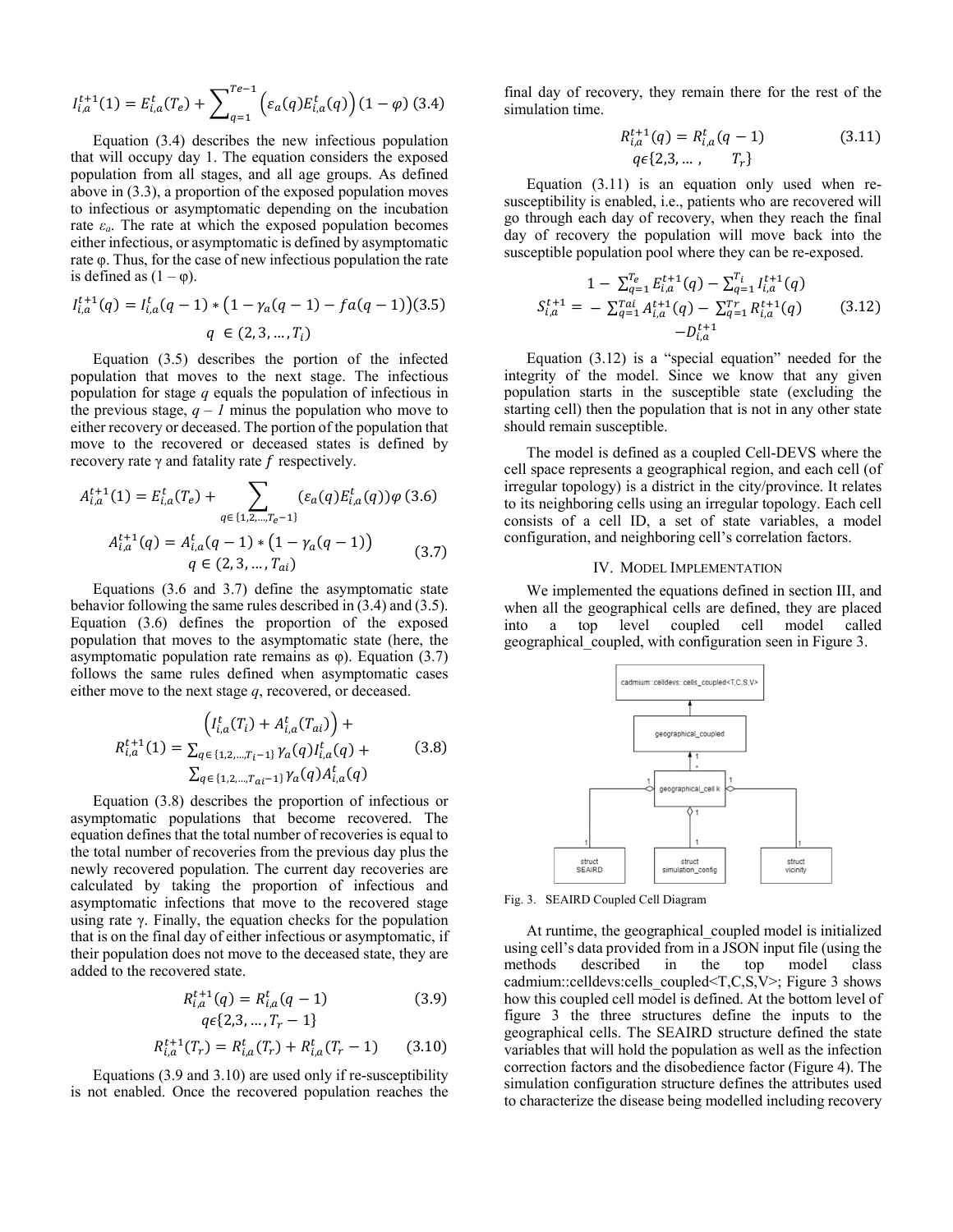rates, fatality rates and asymptomatic rates (Figure 5). The vicinity structure holds the information that defines the correlation factors between two cells (geographical cell). The three structures are read in at run time to create the single parameterized model geographical cell. The collection of geographical cells and their relationships define the geographical coupled model.

```
struct seaird { 
   std::vector<double> age_group_proportions;
   std::vector<double> susceptible;
   std::vector<std::vector<double>> exposed;
   std::vector<std::vector<double>> infected;
   std::vector<std::vector<double>> asymptomatic;
    std::vector<std::vector<double>> recovered; 
   std::vector<double> fatalities; 
   std::unordered map<std::string,hysteresis fact
   or> hysteresis_factors; 
    double population; 
   std::vector<double> disobedient; ...};
```
#### Fig. 4. SEAIRD configuration code

Each cell contains the relevant information defined in the SEAIRD configuration file. At run time, each cell has a unique population which is divided into described age groups. Each cell's population will then be divided into one of the six states. If modelling the beginning of a pandemic, a single cell will hold the initial case(s) and the remaining cells will be 100% susceptible. At  $t=0$  the proportion of a cell's population in each state is defined in by the values provided in the SEAIRD structure. Defining the SEAIRD structure at run time with user defined inputs allows users to choose the point of time they want to start a model (if they are interested in the middle of a pandemic they can tailor the input values to hold the number of individuals in each state at that time).

```
struct simulation config {
   int prec divider;
    using phase rates =std::vector<std::vector<double>>;
   phase rates virulence rates;
   phase rates incubation rates;
   phase rates recovery_rates;
    phase rates mobility rates;
   phase rates fatality rates;
    double asymptomatic rates;
    bool SIIRS model = \overline{true};
};
```
## Fig. 5. Simulation configuration

In figure 5 the simulation configuration is declared; these values are used to change the ways a population transferred from one state to another. These structures define the geographical\_cell atomic model presented in Figure 3. A geographical\_cell atomic model is defined for each geographical cell in the model, these cells make up a geographical\_coupled model where each cell is connected by a correlation factor. Finally, this geographical coupled model is defined by methods found in class cadmium::celldevs::cells\_coupled<T,C,S,V>.

## V. CASE STUDY: ONTARIO PUBLIC HEALTH

The SEAIRD results presented in this section are generated using source data from the 34 Ontario public health units where the population is generated using census data [30].

A configuration file is built using a geo package (Geopandas [31]) to determine shared boundaries (correlation factor) between each public health unit. Figures 6-9 were created using the graphing tools in [22], R [32] and plotly [33]. The implementation of the model is available at https://github.com/SimulationEverywhere-Models/Geography-Based-SEAIRDS. The results presented in this section show and compare the effect the asymptomatic state has when added to the simulation. The parameters used in this study are shown in Table 1:

TABLE I. TEST CASE CONFIGURATION

| Parameter             | Value                                            |
|-----------------------|--------------------------------------------------|
| Population            | Varies per cell based on census data [34]        |
| Age Groups            | $[0.216, 0.279, 0.268, 0.193, 0.044]$ [34]       |
| Disobedience          | $[0.29, 0.25, 0.23, 0.21, 0.24]$ [35], [36]      |
| Asymp. Rate           | Varies per simulation (See figure 6-8)           |
| Virulence             | 0.1 across all states and age groups             |
| Incubation            | 14-day profile [28]                              |
| <b>Mobility Rates</b> | 1.0 across all states and age groups             |
| <b>Recovery Rates</b> | 0.07 across all states and age groups            |
| <b>Fatality Rates</b> | 0.005 across all states and age groups           |
| Infection             | $0.001$ :[0.60, 0.0008], 0.005:[0.50, 0.003],    |
| correction            | $0.01: [0.40, 0.005], 0.03: [0.30, 0.015],$      |
| factors               | $0.08: [0.20, 0.0005], 0.15: [0.1, 0.08], 0.20:$ |
| (lockdown)            | [0.01, 0.12]                                     |

We start with the population of each geographical area. We then use a vector of values to represent the proportion of the total population in each age group. Age groups are an abstract set of values defined by the modeler; in our case, individuals 0-12, 13-19; 20-44; 45-65, and over 65 years old. Disobedience follows the same format as age groups where the values in the vector represent the proportion of each age group that is disobedient to lockdowns. These values were estimated using data gathered from [35], [36]. The asymptomatic rate is the proportion of the exposed population that become asymptomatic (the rest become infectious). The virulence rate represents the rate at which the disease spreads, the value represents the amount of age groups population in contact with the infected population per day of the infection. Incubation rate is the proportion of the exposed population that become infectious or asymptomatic, defined using a 14 day profile where each day a proportion of the exposed population will move to the next state [28]. Mobility rates define the freedom of the population to move (1.0 mobility rating means the population can move freely). Mobility rates are defined for each age group for each day of the infection, it is assumed that mobility rates are not restricted at all at the beginning of the pandemic. Recovery rates define the proportion of an age group infected population that will recover each day of the infection. Fatality rates defines the proportion of an age group infected population that will move to the deceased state on each day. Infection correction factors describe the proportion of the population that needs to be infected before a lockdown is put in place. The values can be described as follows: 'Proportion of population infected to start lockdown': ['mobility modifier', 'Proportion of population infected to life lockdown'] where mobility modifier reduces the mobility of a cell by the given value.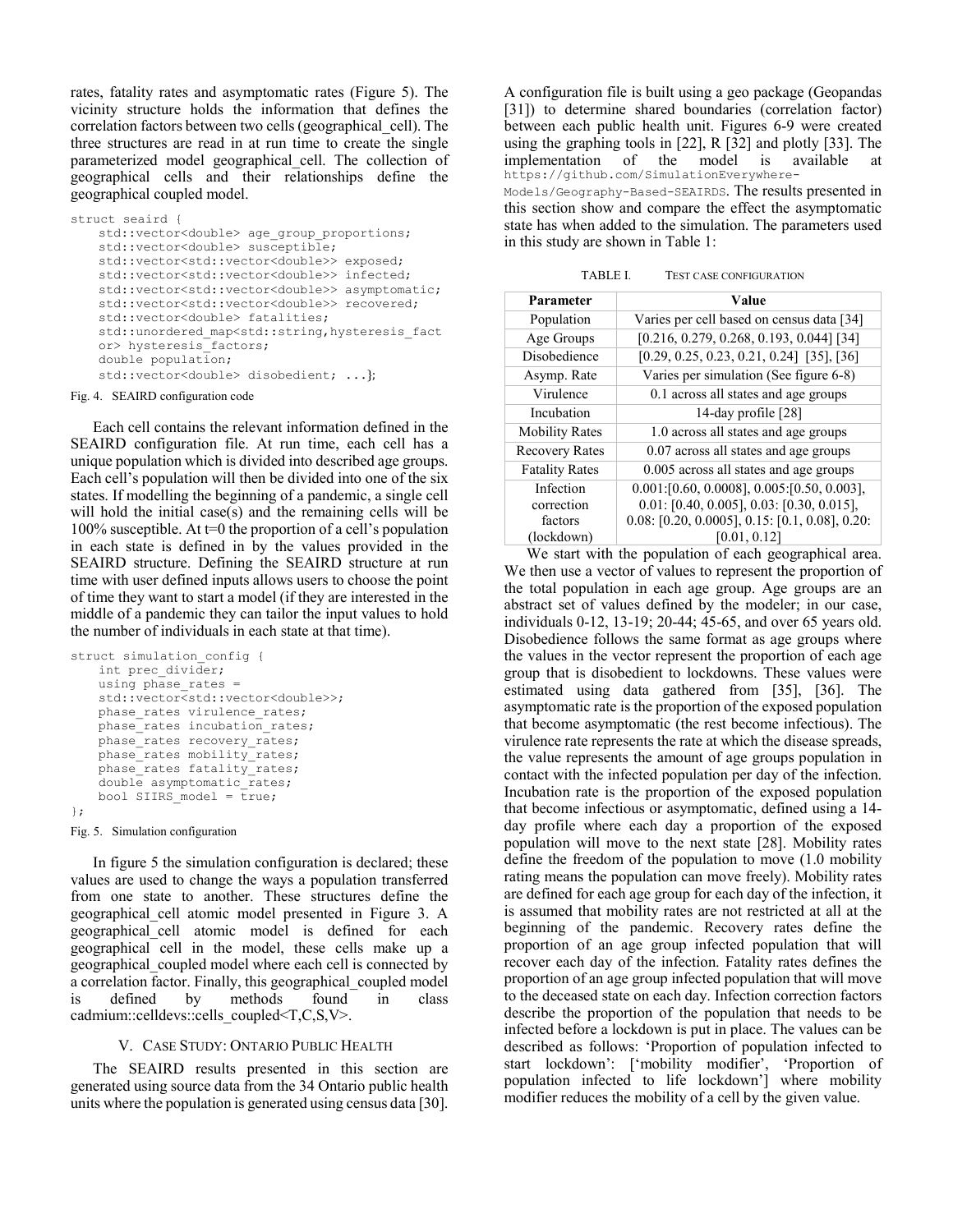Virulence rates, recovery rates, fatality rates and infection correction factors were informed by data gathered at [2]. The values were evaluated and slightly modified; the final values shown in Table 1 provided the most accurate results in testing.

Figure 6 shows the simulation results with 0% asymptomatic cases. The results show the steady rise of exposed individuals (orange line), then 1-14 days after their exposer they become infected (red line). Our results show the initial wave rises and settles in a little over 350 days with approximately 8% of the population becoming infected.



Fig. 6. SEAIRD Model - 0% Asymptomatic

Next, we studied the effect of an 80% asymptomatic rate using the same parameters. Figure 7 shows a lower rate of infectious carriers and a higher rate of asymptomatic carriers.



Fig. 7. SEAIRD Model - 80% asymptomatic

With this higher rate of asymptomatic carriers, the total exposed population reaches a higher peak than it had without asymptomatic cases (approximately 110% more exposures occur). This higher exposed count is due to the different asymptomatic and infectious carriers have on the susceptible population. Since the asymptomatic carriers travel more than the infectious carriers more of the population is exposed to them, causing higher overall infections. The initial curve rises and settles in approximately 250 days this is 100 days less that the model with no asymptomatic infections. This shows that the asymptomatic carriers expose the susceptible population at a much higher rate than the model showing no asymptomatic cases. We can see approximately 14% of the population become asymptomatic carriers with an additional 4% being infectious carriers. Although in this case we can see higher overall rates of infections, the asymptomatic infections are less lethal, leading to less deaths and more recoveries. We see this difference when analyzing a single neighborhood cell in figures 8 and 9.

Figure 8 shows a single cell and how its population transitions through the states with a 0% asymptomatic rate. It should be noted the cell is still exposed to its neighboring cells. When examining the graph at day 133 we can see a cumulative exposed population of 7.1%, cumulative infectious population of 5.65%, cumulative fatalities of 0.4%, and since we have no asymptomatic infections, an asymptomatic infected population of 0%.



Fig. 8. Single Cell SEAIRD - 0% Asymptomatic

If we then compare this to a graph showing the curves with an asymptomatic rate of 80% (Figure 9), we can see that at day 133 we have a cumulative exposed population of 27.7%, cumulative infectious population of 4.7%, cumulative fatalities of 0.02% and an asymptomatic population of 19.4%. We can see that the exposed grown to 27.7%, from 7.1%. This 20% increase can be accredited to the asymptomatic carriers spreading the disease to the surrounding neighbors at a higher rate than the infectious population. We can also see that we have fewer deaths, linked to the fewer infectious cases.



Fig. 9. Single Cell SEAIRD - 80% Asymptomatic

We can now simulate the effect a "invisible" population of disease carriers may have on a pandemic combined with the advantage of having a model that includes geographical aspects. If 80% of total COVID-19 cases are asymptomatic and the case counts show 5% of a population are infected, we can expect that 20% more of the population is also infected but not showing symptoms and not aware they are infected. These asymptomatic individuals will be spreading the disease to the healthy population, causing rises in the number of exposed individuals, resulting in more infectious. Although a high asymptomatic rate will lead to more overall cases, these cases are not as deadly, this is due to asymptomatic cases not showing symptoms and in the case of COVID-19 not leading to death. If we were to model a disease where asymptomatic cases could lay dormant for years and later lead to death we would see more interesting fatality results.